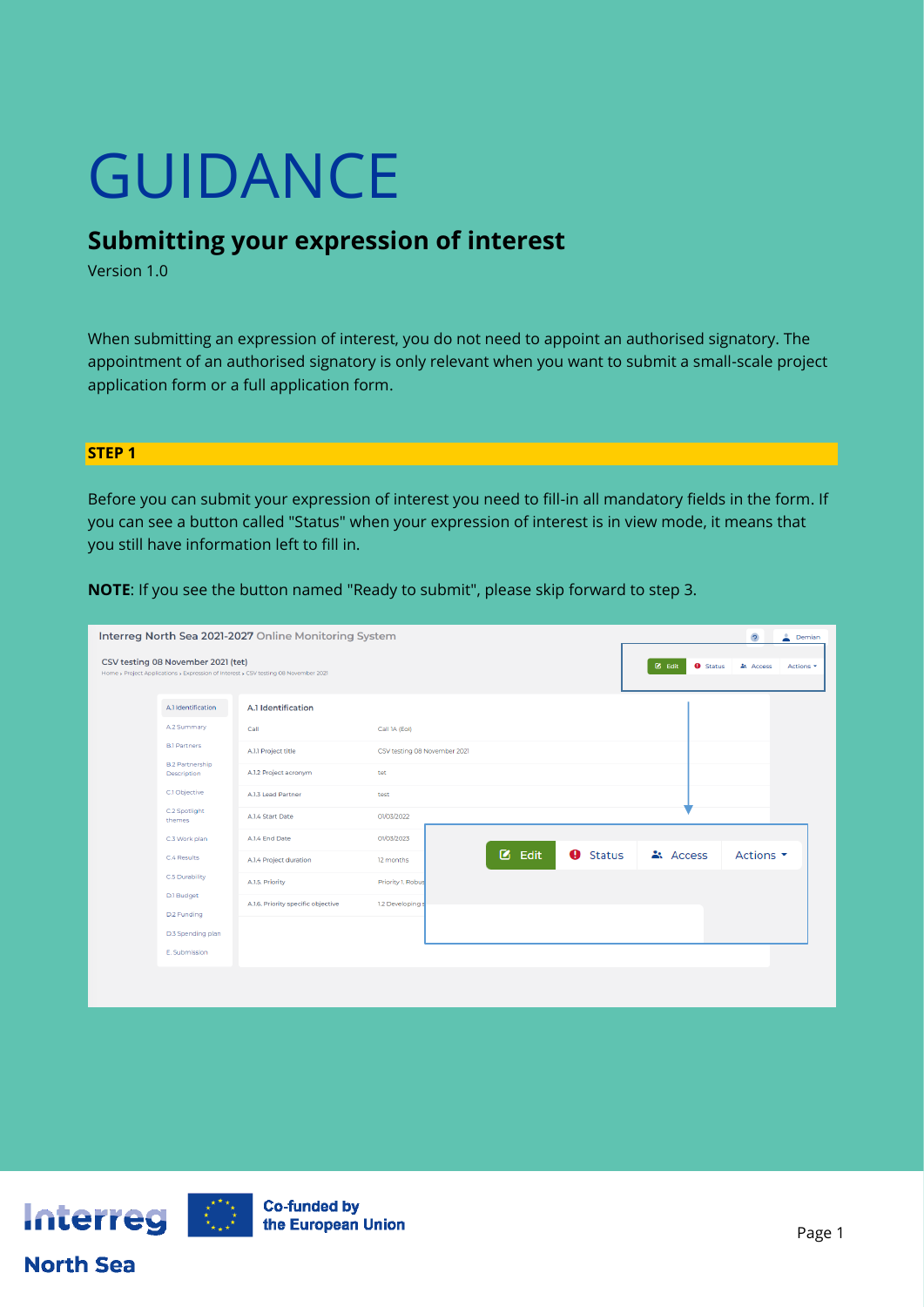## **STEP 2**

Click on the button "Status". A status overview is now displayed in which you can track what is still pending in the application form. In the example below you can see that section A.2 is marked as a section which needs your attention.

In order to remove the warnings, please edit your application and fill-in or edit the sections highlighted in the status overview. For direct assess from the status overview to the highlighted section you have the option to click on the section header – in this example "A.2 Summary".

| Interreg<br>North Sea                                                                                                                            | Interreg North Sea 2021-2027 Online Monitoring System                                                                     |                                    |                                                                         |                                                      | tet: Submission Status |                                                                                                                                                                                                                                                                                                                     |         |                                                                                                     |  |
|--------------------------------------------------------------------------------------------------------------------------------------------------|---------------------------------------------------------------------------------------------------------------------------|------------------------------------|-------------------------------------------------------------------------|------------------------------------------------------|------------------------|---------------------------------------------------------------------------------------------------------------------------------------------------------------------------------------------------------------------------------------------------------------------------------------------------------------------|---------|-----------------------------------------------------------------------------------------------------|--|
| <b>A</b> Dashboard<br>PROJECT APPLICATIONS                                                                                                       | CSV testing 08 November 2021 (tet)<br>Home > Project Applications > Expression of Interest > CSV testing 08 November 2021 |                                    |                                                                         |                                                      |                        | <b>0</b> Rules of EoI submission<br>Submission of an Expression of Interest form is regularly the first step in the funding<br>procedure. After assessment, if an Expression of Interest is selected, it will be offered to<br>submit a Full Application. The programme's Monitoring Committee selects projects for |         |                                                                                                     |  |
| My projects                                                                                                                                      | A.1 Identification<br>A.1 Identification                                                                                  |                                    |                                                                         |                                                      |                        |                                                                                                                                                                                                                                                                                                                     |         |                                                                                                     |  |
| Create new application<br>œ.                                                                                                                     |                                                                                                                           | A.2 Summary                        | Call                                                                    | Call 1A (Eol)                                        |                        | procedure.                                                                                                                                                                                                                                                                                                          |         | funding based ONLY on the submitted Full Applications, i.e. after the second step of the            |  |
| <b>COMMUNICATION</b><br><b>Announcements</b>                                                                                                     |                                                                                                                           | <b>B.1 Partners</b>                | A.1.1 Project title                                                     | CSV testing 08 November 2021                         |                        |                                                                                                                                                                                                                                                                                                                     |         | Relevant documentation: Fact sheet 18, Application assessment process                               |  |
| A Opens issues before completion<br>$\mathbf{C}$<br>The following parts are missing some information or a character limit has been exceeded. You |                                                                                                                           |                                    |                                                                         |                                                      |                        | A Opens issues before completion<br>The following parts are missing some information or a character limit has been exceeded. You<br>need to fill them before being able to submit the form.                                                                                                                         |         |                                                                                                     |  |
| need to fill them before being able to submit the form.                                                                                          |                                                                                                                           |                                    |                                                                         |                                                      |                        | A.2 Summary                                                                                                                                                                                                                                                                                                         | $\circ$ | A.2.1 Project Summary                                                                               |  |
| A.2 Summary                                                                                                                                      | Ο<br>A.2.1 Project Summary                                                                                                |                                    |                                                                         |                                                      |                        | Submission process                                                                                                                                                                                                                                                                                                  |         |                                                                                                     |  |
|                                                                                                                                                  |                                                                                                                           |                                    | A.1.6. Priority specific objective                                      | 1.2 Developing skills for smart specialization, indu | mies in the No         | Fully fill in form O                                                                                                                                                                                                                                                                                                |         | The form is not without errors or missing information. Please check the<br>issues mentioned aboved. |  |
|                                                                                                                                                  |                                                                                                                           | D.2 Funding                        |                                                                         |                                                      |                        |                                                                                                                                                                                                                                                                                                                     |         |                                                                                                     |  |
|                                                                                                                                                  |                                                                                                                           | D.3 Spending plan<br>E. Submission |                                                                         |                                                      |                        | Final<br>submission                                                                                                                                                                                                                                                                                                 | O       | The form is not submitted.                                                                          |  |
|                                                                                                                                                  |                                                                                                                           |                                    |                                                                         |                                                      |                        | Decision                                                                                                                                                                                                                                                                                                            | $\circ$ | The form is not submitted so there is no decision.                                                  |  |
|                                                                                                                                                  |                                                                                                                           |                                    |                                                                         |                                                      |                        |                                                                                                                                                                                                                                                                                                                     |         |                                                                                                     |  |
|                                                                                                                                                  |                                                                                                                           |                                    |                                                                         |                                                      |                        |                                                                                                                                                                                                                                                                                                                     |         |                                                                                                     |  |
|                                                                                                                                                  |                                                                                                                           |                                    | 2021© Interreg North Sea, OMS 3.0.2.0223 by Apogee Information Systems. |                                                      |                        |                                                                                                                                                                                                                                                                                                                     |         |                                                                                                     |  |

## **STEP 3**

When you have filled in all required fields in the expression of interest you can submit it. The status button has now changed to "Ready to submit". When you are ready to submit click the button.

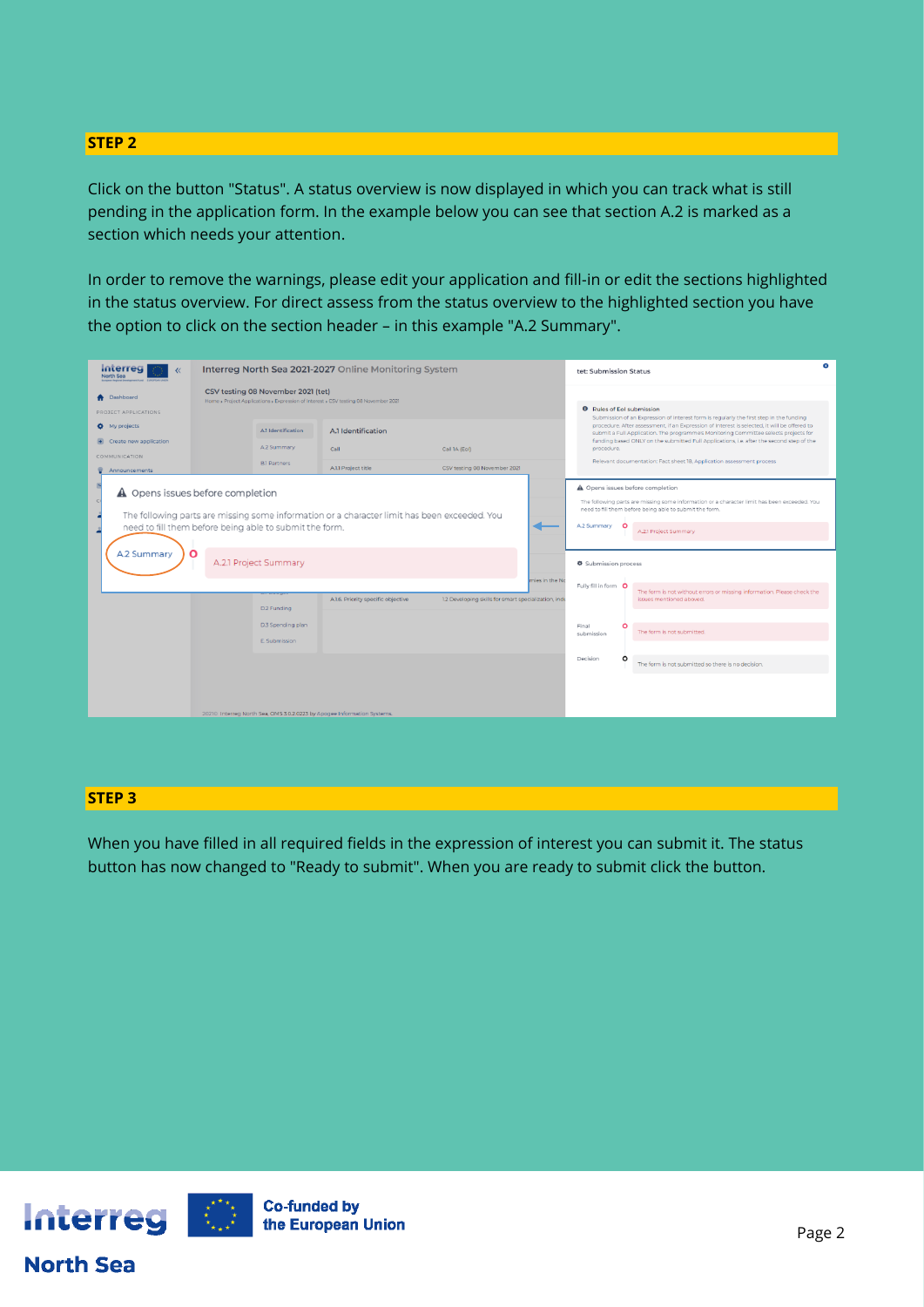| Interreg North Sea 2021-2027 Online Monitoring System<br>$\ddot{\phantom{0}}$<br>å.<br>Demian |                                                                                                                                               |                                                                                                                      |                                                                            |                                         |  |  |  |
|-----------------------------------------------------------------------------------------------|-----------------------------------------------------------------------------------------------------------------------------------------------|----------------------------------------------------------------------------------------------------------------------|----------------------------------------------------------------------------|-----------------------------------------|--|--|--|
|                                                                                               | CSV testing 08 November 2021 (tet)<br>Home > Project Applications > Expression of Interest > CSV testing 08 November 2021                     | $\boxtimes$ Edit<br>$\blacktriangleright$ Ready to submit<br>$\triangle$ : Access<br>Actions *                       |                                                                            |                                         |  |  |  |
|                                                                                               | A.1 Identification<br>A.2 Summary<br><b>B.1 Partners</b><br><b>B.2 Partnership</b><br>Description<br>C.1 Objective<br>C.2 Spotlight<br>themes | A.1 Identification<br>Call<br>A.1.1 Project title<br>A.1.2 Project acronym<br>A.1.3 Lead Partner<br>A.1.4 Start Date | Call 1A (Eol)<br>CSV testing 08 November 2021<br>tet<br>test<br>01/03/2022 |                                         |  |  |  |
|                                                                                               | C.3 Work plan<br>C.4 Results<br><b>C.5 Durability</b><br>D.1 Budget<br>D.2 Funding<br>D.3 Spending plan<br>E. Submission                      | A.1.4 End Date<br>A.1.4 Project duration<br>A.1.5. Priority<br>A.1.6. Priority specific objective                    | $\mathbf{Z}$ Edit<br>$\blacktriangleright$ Ready to submit                 | Access<br>Actions $\blacktriangleright$ |  |  |  |

# **STEP 4**

# A green button named "Final submission" will now appear. Click the button.

| Interreg North Sea 2021-2027 Online Monitoring System                                                                                                                             |                                       |                                    |                                                                                                                                                                                                                                                                                                                                                                                                                               |                      | tet: Submission Status |                                                                       |  |  |
|-----------------------------------------------------------------------------------------------------------------------------------------------------------------------------------|---------------------------------------|------------------------------------|-------------------------------------------------------------------------------------------------------------------------------------------------------------------------------------------------------------------------------------------------------------------------------------------------------------------------------------------------------------------------------------------------------------------------------|----------------------|------------------------|-----------------------------------------------------------------------|--|--|
|                                                                                                                                                                                   | CSV testing 08 November 2021 (tet)    |                                    |                                                                                                                                                                                                                                                                                                                                                                                                                               |                      |                        |                                                                       |  |  |
| Hama, Drainet Analisations, Europesian of Internet, CCV testing 08 November 202<br>Final<br>Ω<br>submission<br>$\blacktriangleright$ Final submission<br>You can submit the form. |                                       |                                    | <b>0</b> Rules of EoI submission<br>Submission of an Expression of Interest form is regularly the first step in the funding<br>procedure. After assessment, if an Expression of Interest is selected, it will be offered to<br>submit a Full Application. The programme's Monitoring Committee selects projects for<br>funding based ONLY on the submitted Full Applications, i.e. after the second step of the<br>procedure. |                      |                        |                                                                       |  |  |
|                                                                                                                                                                                   | <b>B.1 Partners</b>                   | A.1.1 Project title                | CSV testing 08 November 2021                                                                                                                                                                                                                                                                                                                                                                                                  |                      |                        | Relevant documentation: Fact sheet 18, Application assessment process |  |  |
|                                                                                                                                                                                   | <b>B.2 Partnership</b><br>Description | A.1.2 Project acronym              | tet.                                                                                                                                                                                                                                                                                                                                                                                                                          | Submission process   |                        |                                                                       |  |  |
|                                                                                                                                                                                   | C.1 Objective                         | A.1.3 Lead Partner                 | test                                                                                                                                                                                                                                                                                                                                                                                                                          |                      |                        |                                                                       |  |  |
|                                                                                                                                                                                   | C.2 Spotlight<br>themes               | A.1.4 Start Date                   | 01/03/2022                                                                                                                                                                                                                                                                                                                                                                                                                    | Fully fill in form O |                        | The form is fully filled in and without errors.                       |  |  |
|                                                                                                                                                                                   | C.3 Work plan                         | A.1.4 End Date                     | 01/03/2023                                                                                                                                                                                                                                                                                                                                                                                                                    | Final                | $\circ$                |                                                                       |  |  |
|                                                                                                                                                                                   | C.4 Results                           | A.1.4 Project duration             | 12 months                                                                                                                                                                                                                                                                                                                                                                                                                     | submission           |                        | You can submit the form.<br>$\blacktriangleright$ Final submission    |  |  |
|                                                                                                                                                                                   | C.5 Durability<br>D.1 Budget          | A.1.5. Priority                    | Priority 1. Robust and smart economies in the No                                                                                                                                                                                                                                                                                                                                                                              | Decision             | $\circ$                |                                                                       |  |  |
|                                                                                                                                                                                   |                                       | A.1.6. Priority specific objective | 1.2 Developing skills for smart specialization, indu                                                                                                                                                                                                                                                                                                                                                                          |                      |                        | The form is not submitted so there is no decision.                    |  |  |
|                                                                                                                                                                                   | D.2 Funding                           |                                    |                                                                                                                                                                                                                                                                                                                                                                                                                               |                      |                        |                                                                       |  |  |
|                                                                                                                                                                                   | D.3 Spending plan                     |                                    |                                                                                                                                                                                                                                                                                                                                                                                                                               |                      |                        |                                                                       |  |  |
|                                                                                                                                                                                   | E. Submission                         |                                    |                                                                                                                                                                                                                                                                                                                                                                                                                               |                      |                        |                                                                       |  |  |
|                                                                                                                                                                                   |                                       |                                    |                                                                                                                                                                                                                                                                                                                                                                                                                               |                      |                        |                                                                       |  |  |



# **North Sea**